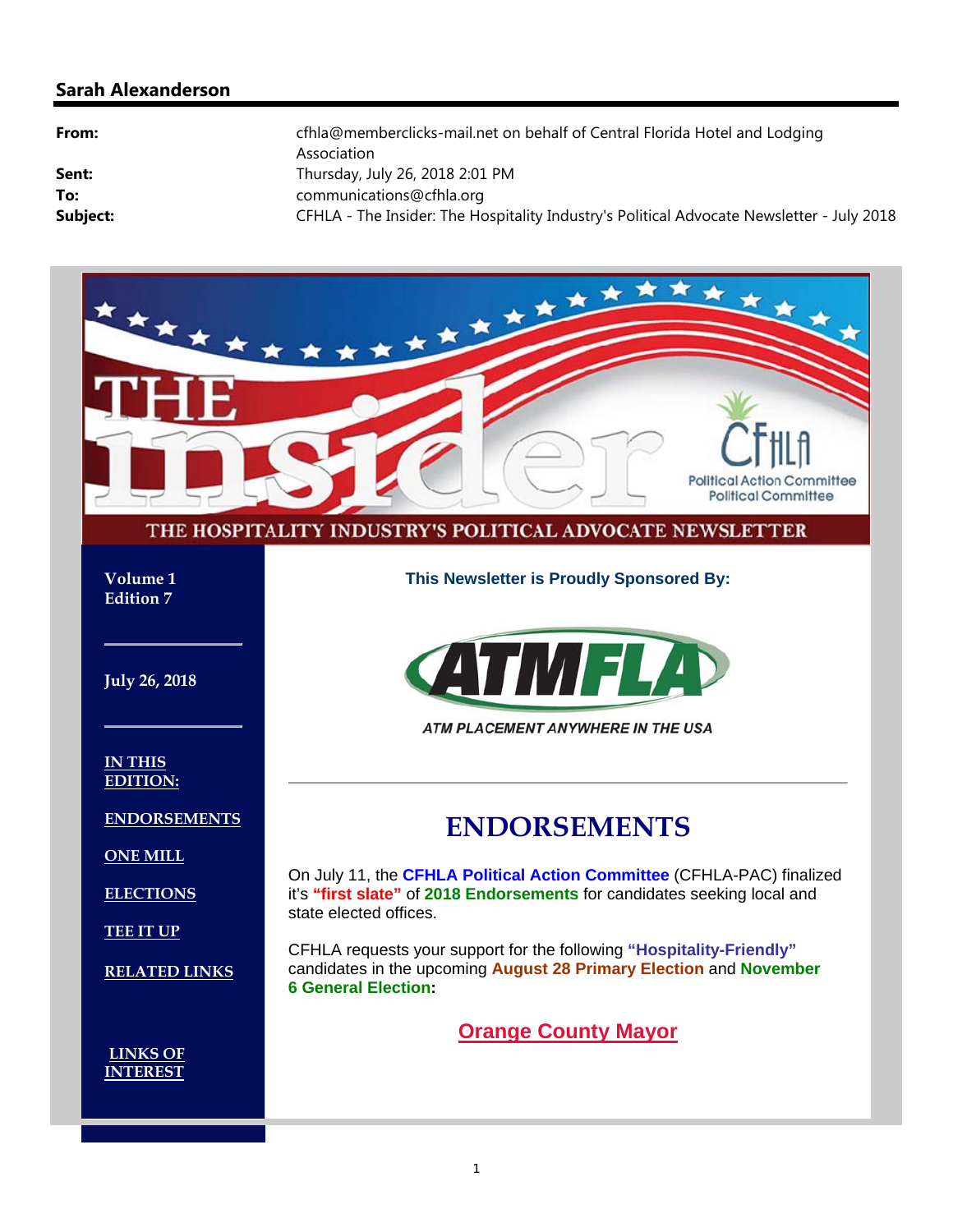#### **Rick Scott**

**State of Florida Senate**

**State of Florida House of Representatives**

**Orange County**

**Osceola County**

**Seminole County**

**City of Orlando**

**City of Kissimmee**

**City of Sanford**



**Jerry Demings**

#### **Orange County Commission**



District 2: **Fred Brummer**



District 4: **Susan Makowski**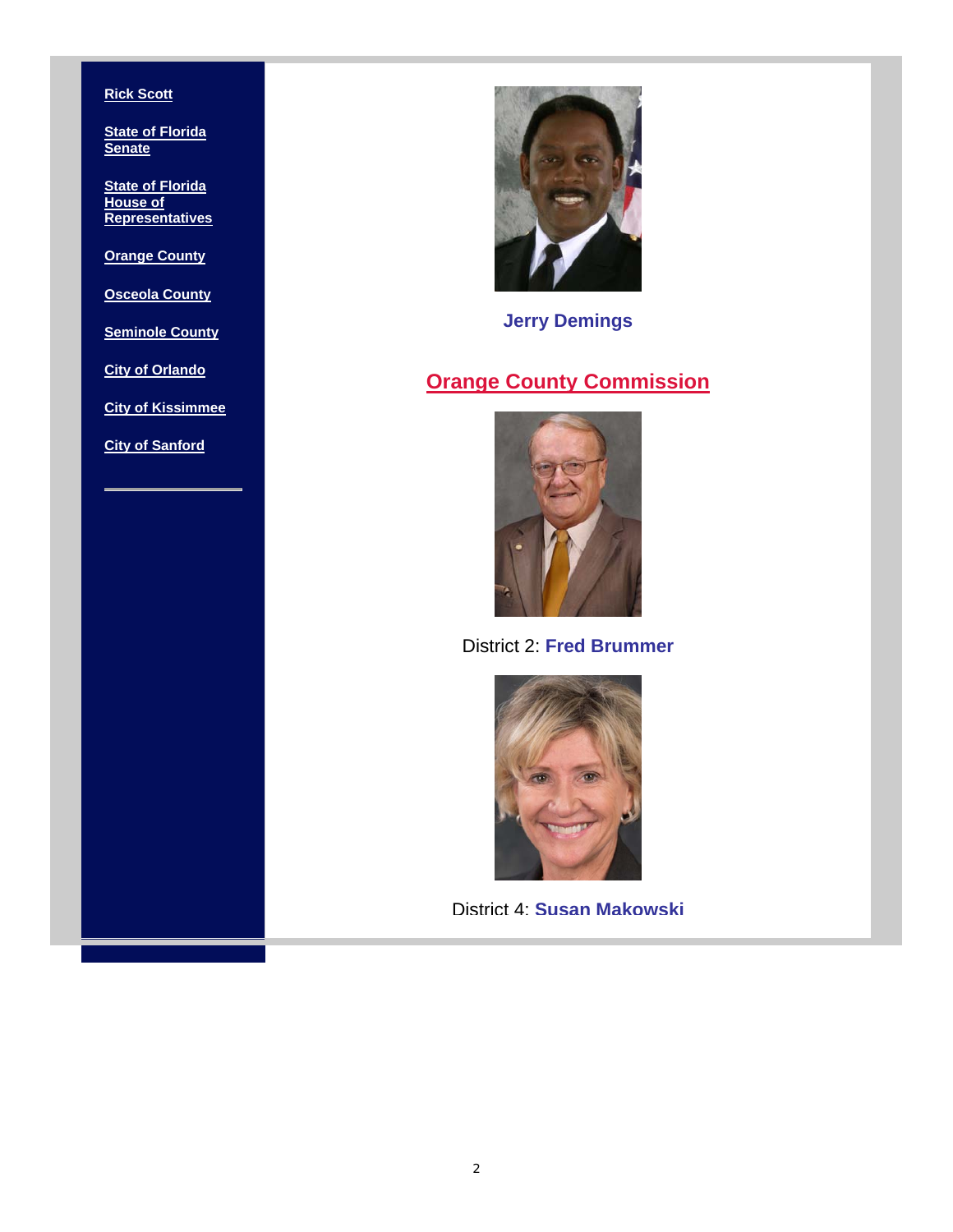

District 6: **Victoria Siplin**

#### **Orange County Sheriff**



**John Mina**

### **Orange County School Board**



Chairperson: **Teresa Jacobs**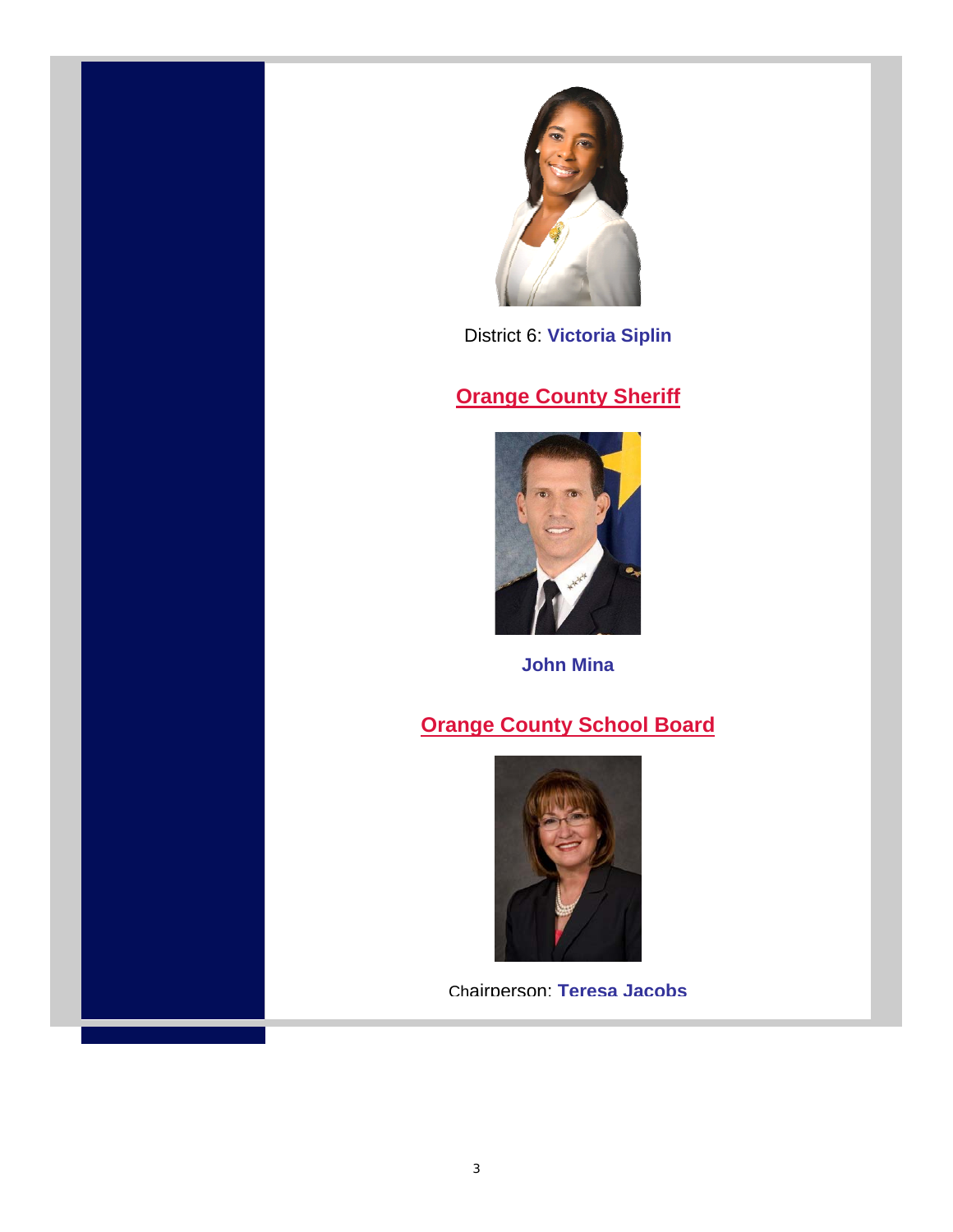



District 1: **Heather Traynham**



District 2: **Chadwick Hardee**



District 3: **Linda Kobert**

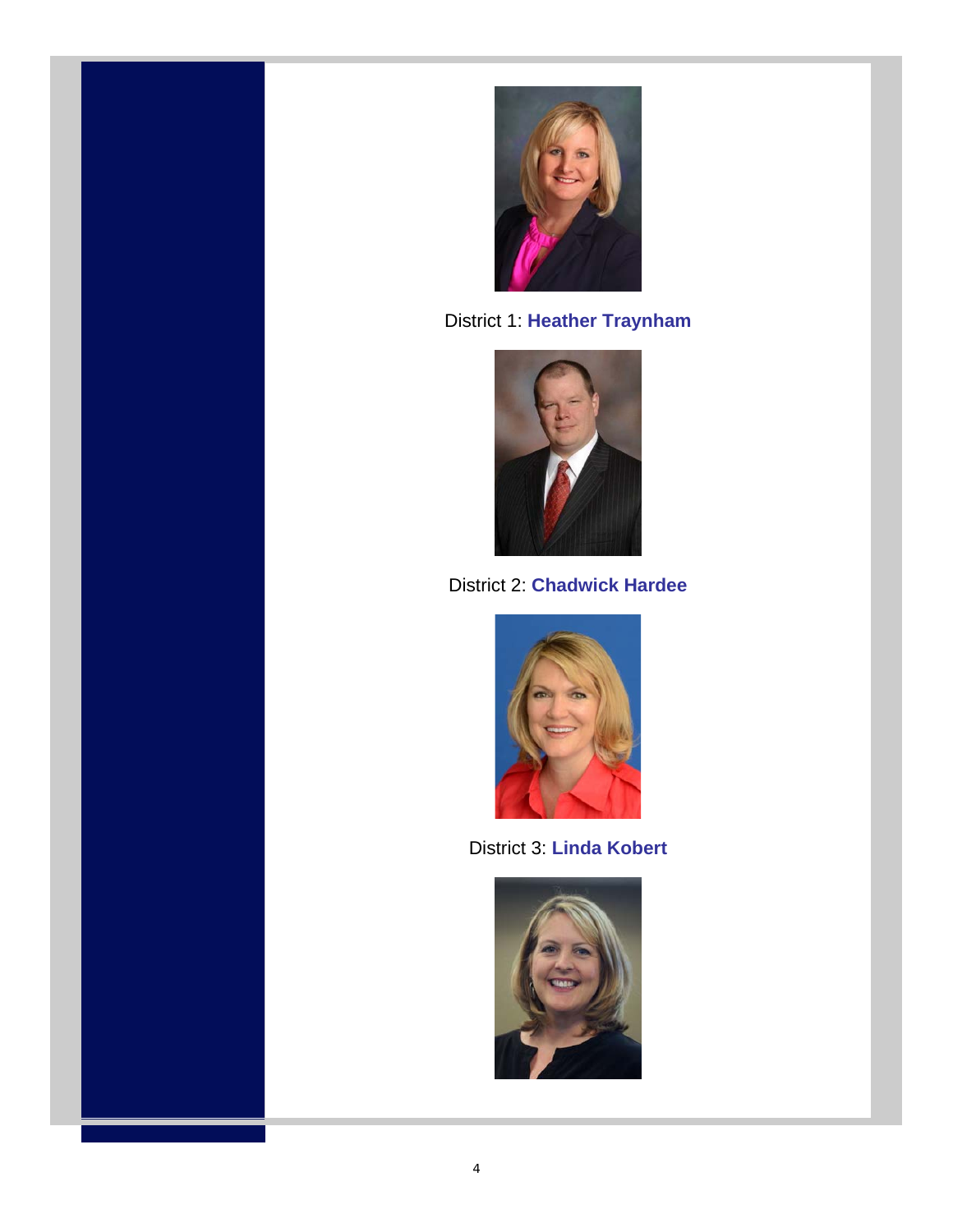#### **Florida House of Representatives**



District 28: **David Smith**



District 30: **Bob Cortes** 



District 44: **Bobby Olszewski**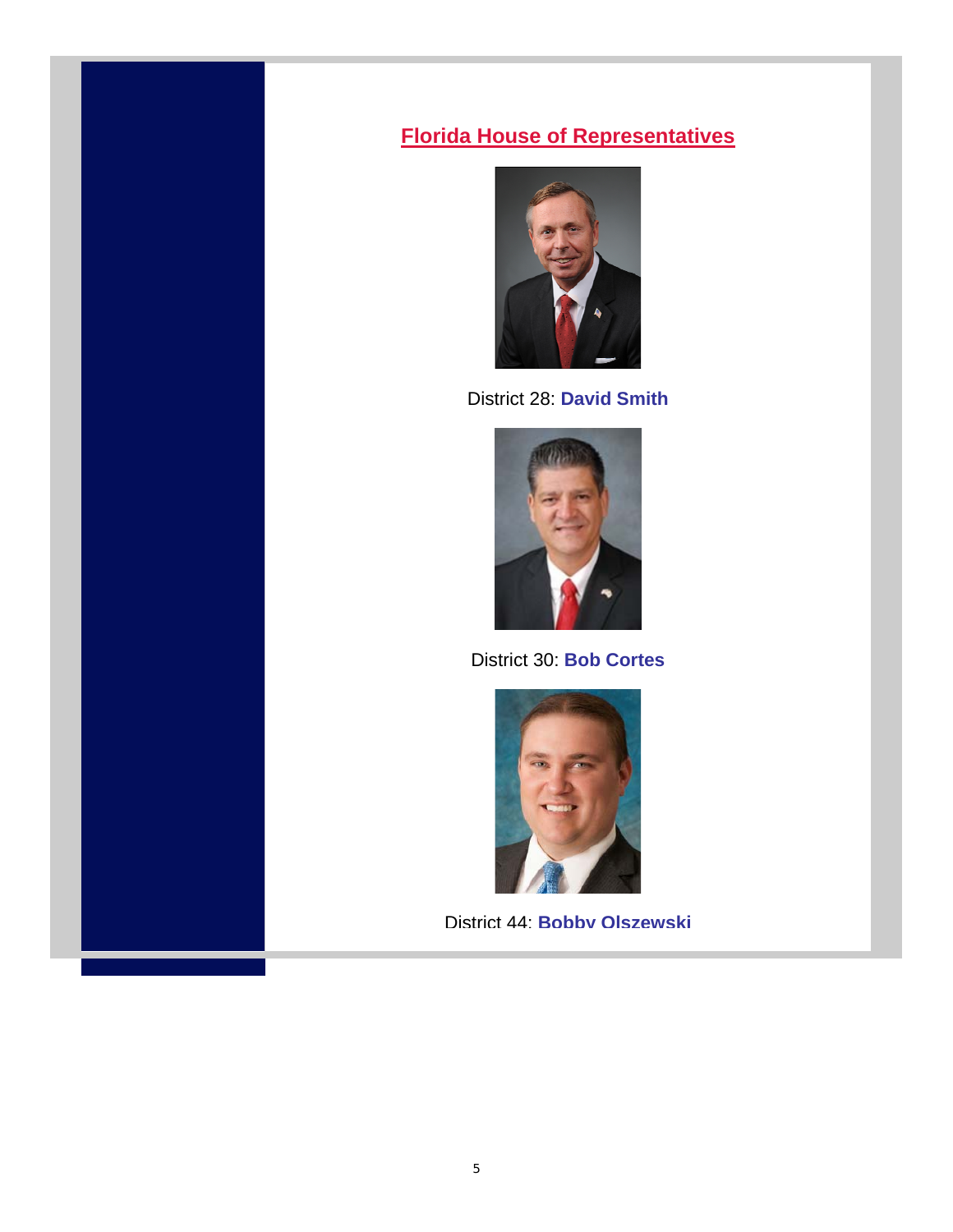



District 48: **Amy Mercado**



District 50: **Rene Plasencia**

### **Seminole County Commission**



District 2: **Jay Zembower**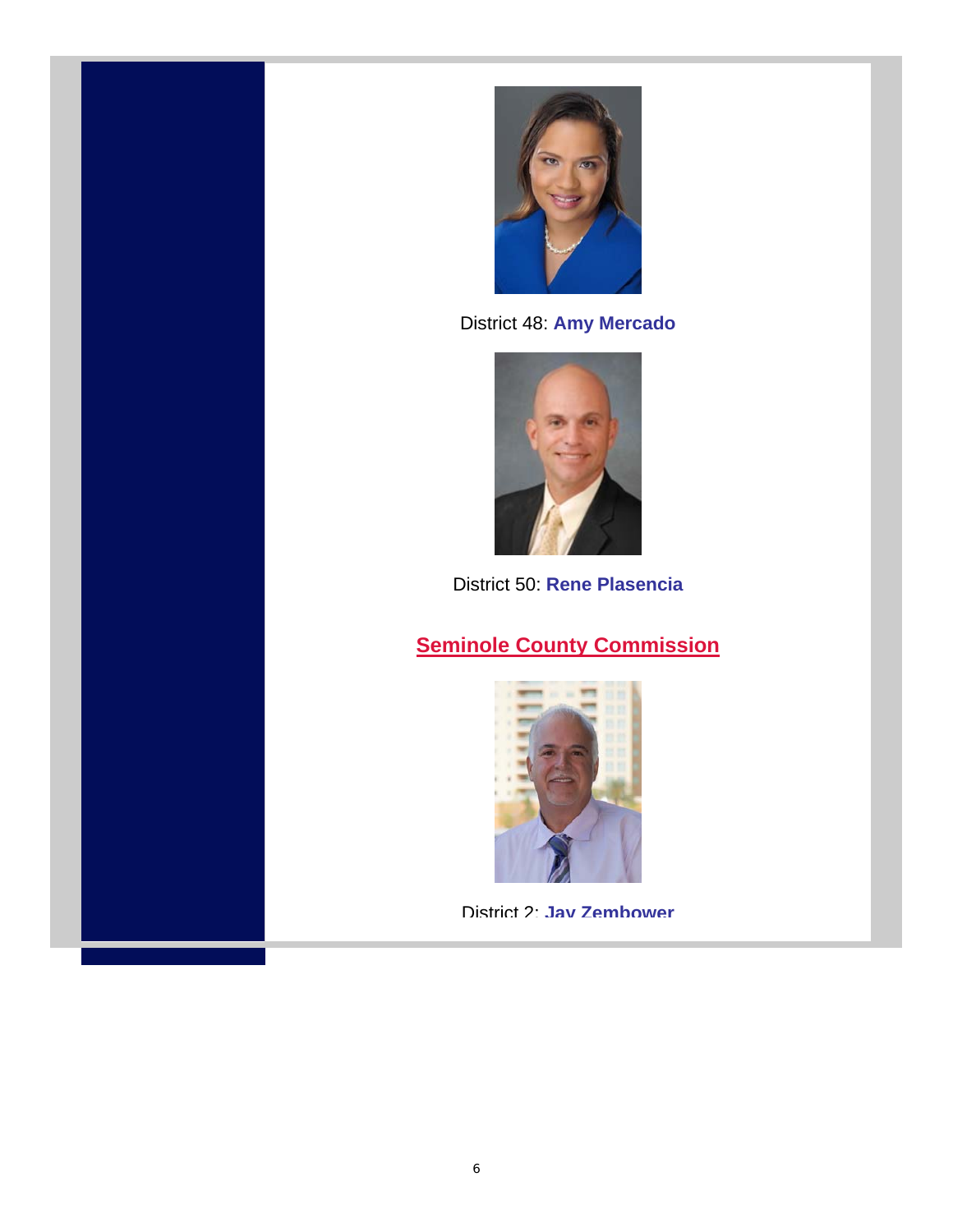

District 4: **Joe Durso**

#### **Seminole County School Board**



District 5: **Tina Calderone**

#### **Osceola County Commission**



District 2: **Viviana Janer**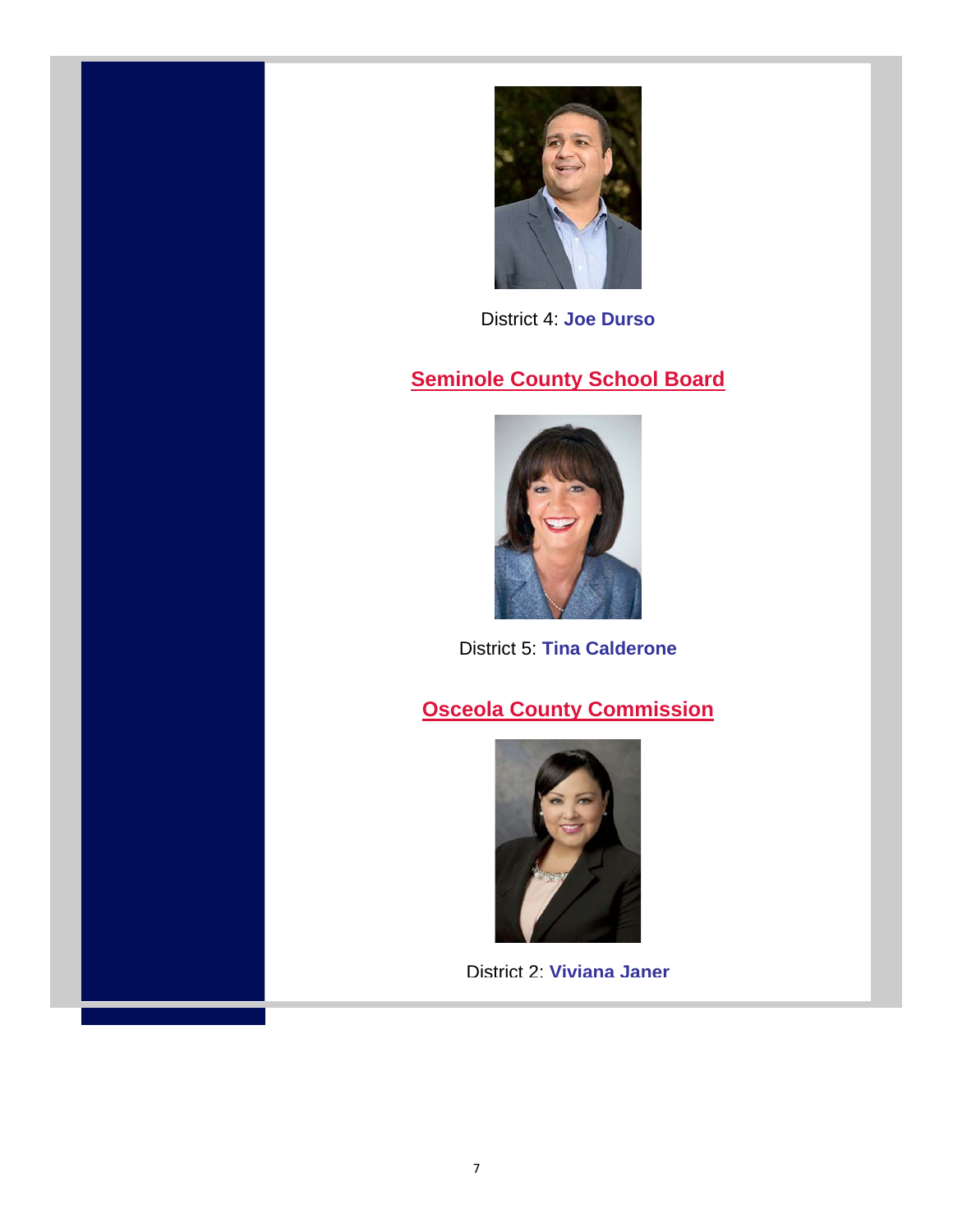



District 4: **Cheryl Grieb** 

#### **Non Central Florida Races**



FL Senate District 8: **Keith Perry** 



FL Senate District 22: **Kelli Stargel**

# **ONE MILL**

CFHLA encourages all **Orange County CFHLA Members** to support the **Orange County Public Schools "One Mill" Ballot Question**, to be placed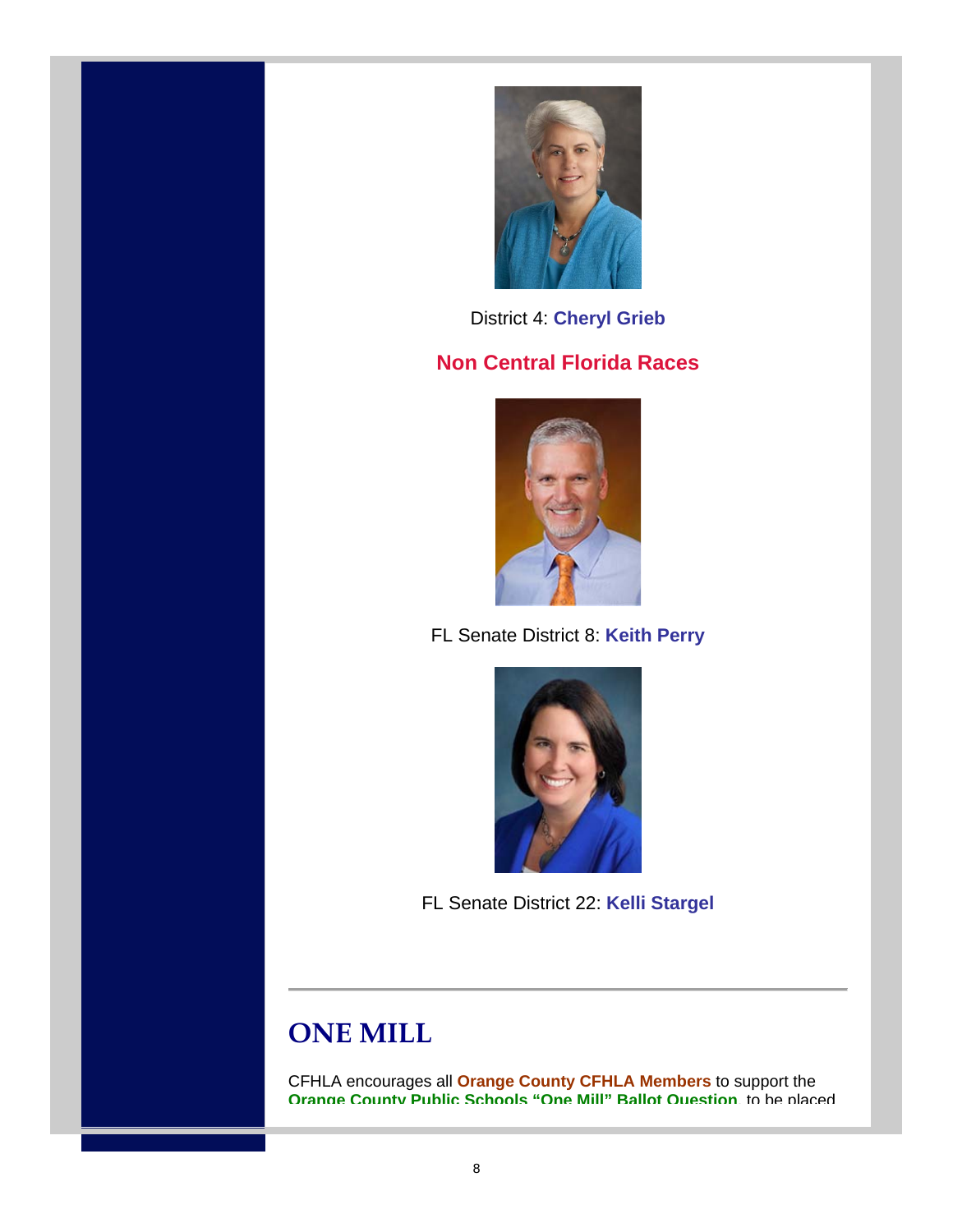In a **CFHLA Resolution** signed by **Board Chairman Fred Sawyers** on July 17, CFHLA formally expressed it's support of the initiative to provide continued funding via the **"One Mill"** ad valorem millage for the next **four years**.

In the Resolution, Chairman Sawyers expressed that the "Central Florida Hotel & Lodging Association believes that the continued local support of Orange County Public Schools through the renewal of the one mill is critical to Orange County's economic prosperity."

To view the resolution in it's entirety, please **click here**.

## **ELECTIONS**

Please take note of the following important dates this election year:

**Primary Election Day: Tuesday, August 28**

Primary Election Vote by Mail Ballots Distributed: July 24

Primary Election Early Voting Begins: August 17

**General Election Day: Tuesday, November 6**

General Election Vote by Mail Ballots Distributed: October 2

General Election Early Voting Begins: October 22

Register to "Vote by Mail" for these important upcoming elections by visiting your appropriate Supervisor of Elections website:

**Orange County residents:** https://www.ocfelections.com/votersguide.aspx#ways

**Osceola County residents:** https://www.voteosceola.com/en-us/How-to-Vote/Vote-By-Mail/Request-a-Mail-Ballot

**Seminole County residents:** https://www.voteseminole.org/Voters#VoteByMailRequest

## **TEE IT UP**

Join over 100 prominent Elected Officials and Hospitality executives on **Thursday, September 20** at **Celebration Golf Club** for the **CFHLA Political**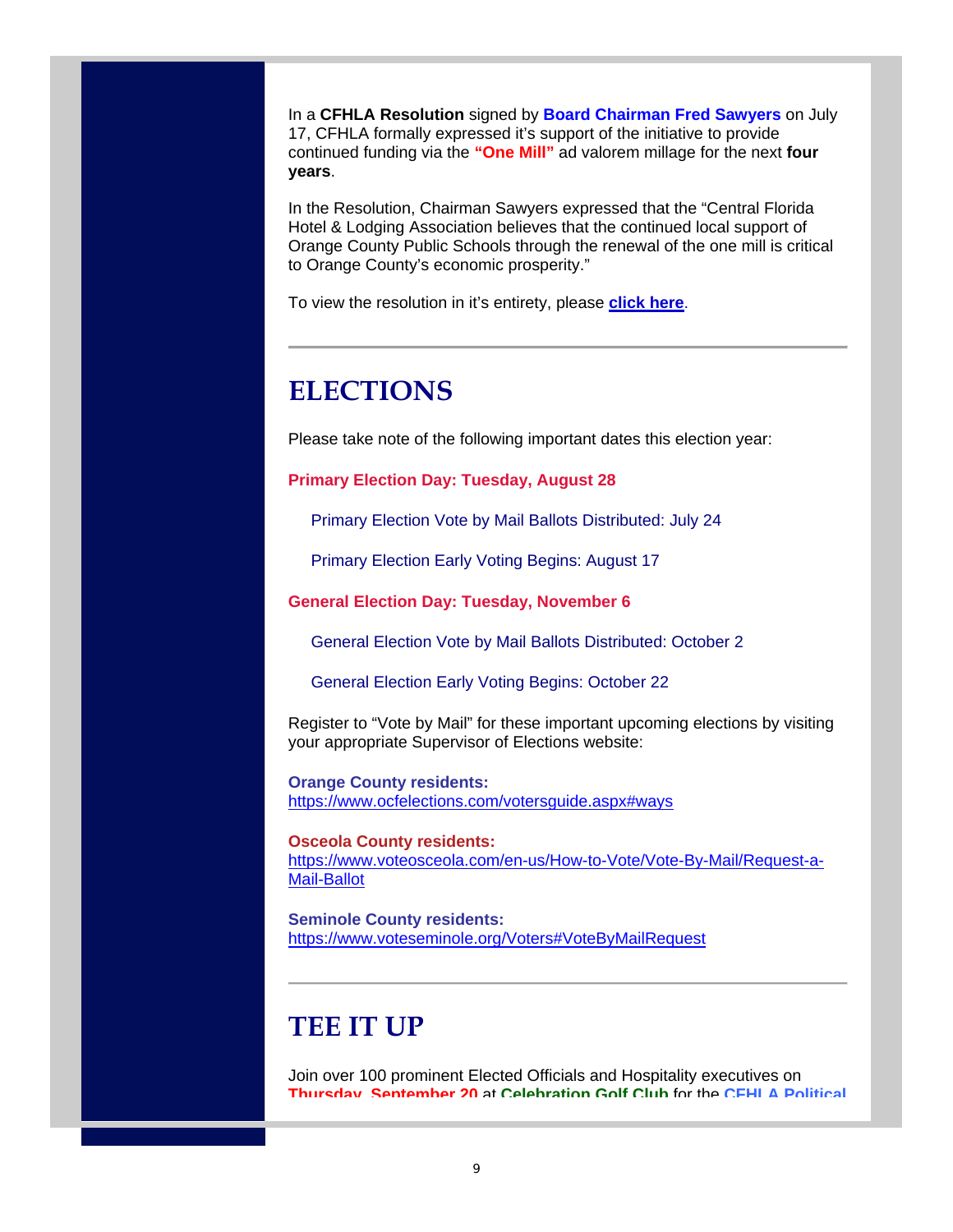presented by **Spinout Guest Laundries**.



This annual fundraising activity for the CFHLA-PC will begin with a **12 Noon** networking luncheon featuring Keynote Speaker and "Tourism Champion," **State Representative Rene "Coach P" Plasencia (House District 50).**

Following lunch, the golf outing will commence with a **1:15 PM "shotgun**  start" on the popular Celebration Golf Club course.

The CFHLA-PC salutes the following hole sponsors for this year's event:









Additionally, a **"Roving Beverage Cart"** featuring complimentary beer will once again be provided courtesy of GrayRobinson.

 $\begin{array}{c|c|c|c|c|c} \hline \textbf{G} & \textbf{R} & \textbf{A} & \textbf{Y} & \textbf{N} & \textbf{S} & \textbf{D} & \textbf{N} \\ \textbf{A} & \textbf{A} & \textbf{A} & \textbf{A} & \textbf{A} & \textbf{A} & \textbf{A} & \textbf{A} & \textbf{A} & \textbf{A} & \textbf{A} \\ \hline \textbf{A} & \textbf{A} & \textbf{A} & \textbf{A} & \textbf{A} & \textbf{A} & \textbf{A} & \textbf{A} & \textbf{A} & \$ 

## **LINKS**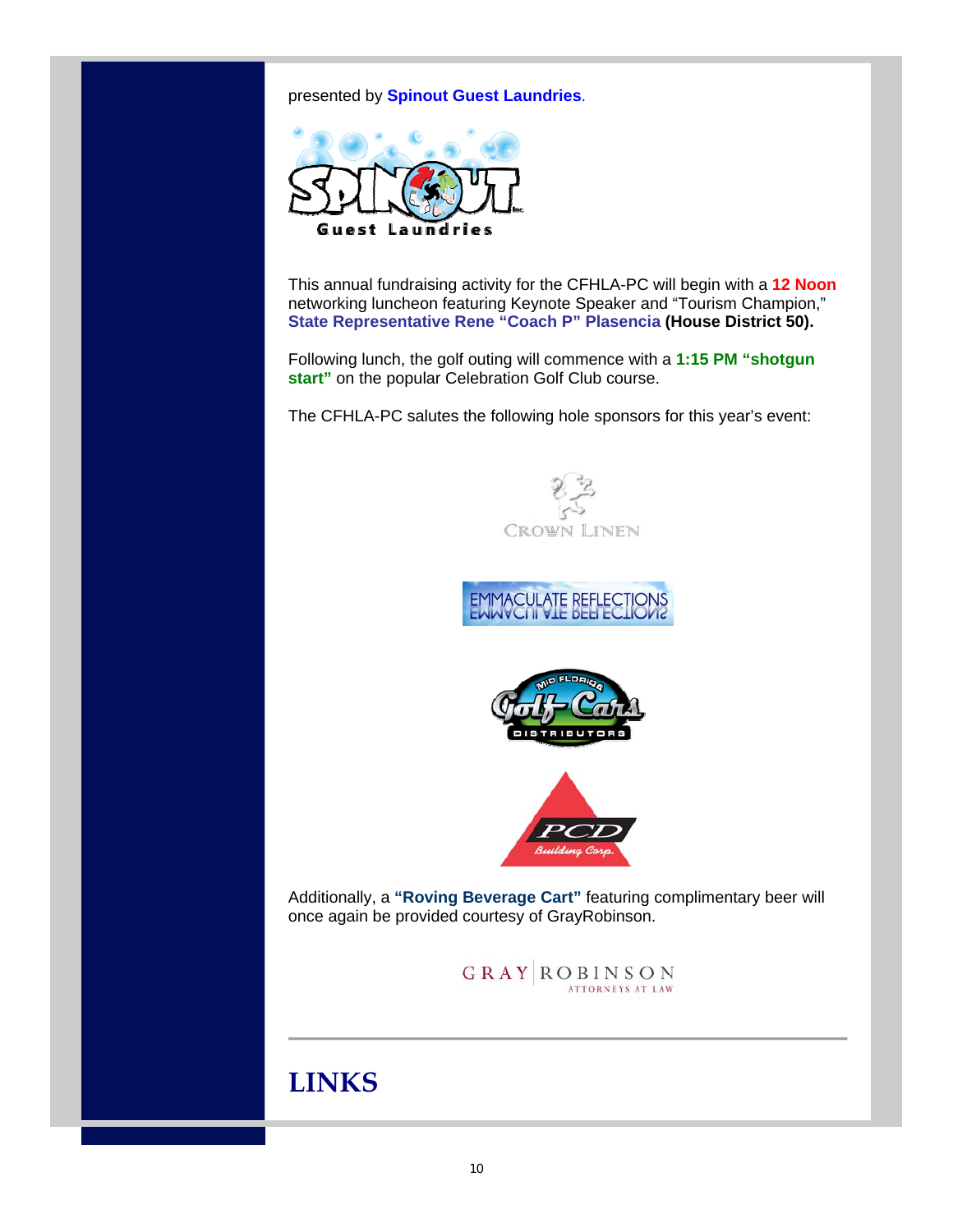**Below please find news articles relating to the political interests of the Hospitality Industry:**

**Central Florida hoteliers pick Jerry Demings, Teresa Jacobs** 

**Orlando hotels lead all major markets in 3 key metrics for June** 

**OCPS seeks millage renewal to retain funding for arts, sports programs**

**THIS NEWSLETTER IS PROUDLY SPONSORED BY:**



members. If you would prefer not to receive the newsletter anymore, simply click the unsubscribe link. Copyright 2006 Central Florida Hotel & Lodging Association. All rights reserved.

This email was sent to communications@cfhla.org by Cfhla\_info@cfhla.org